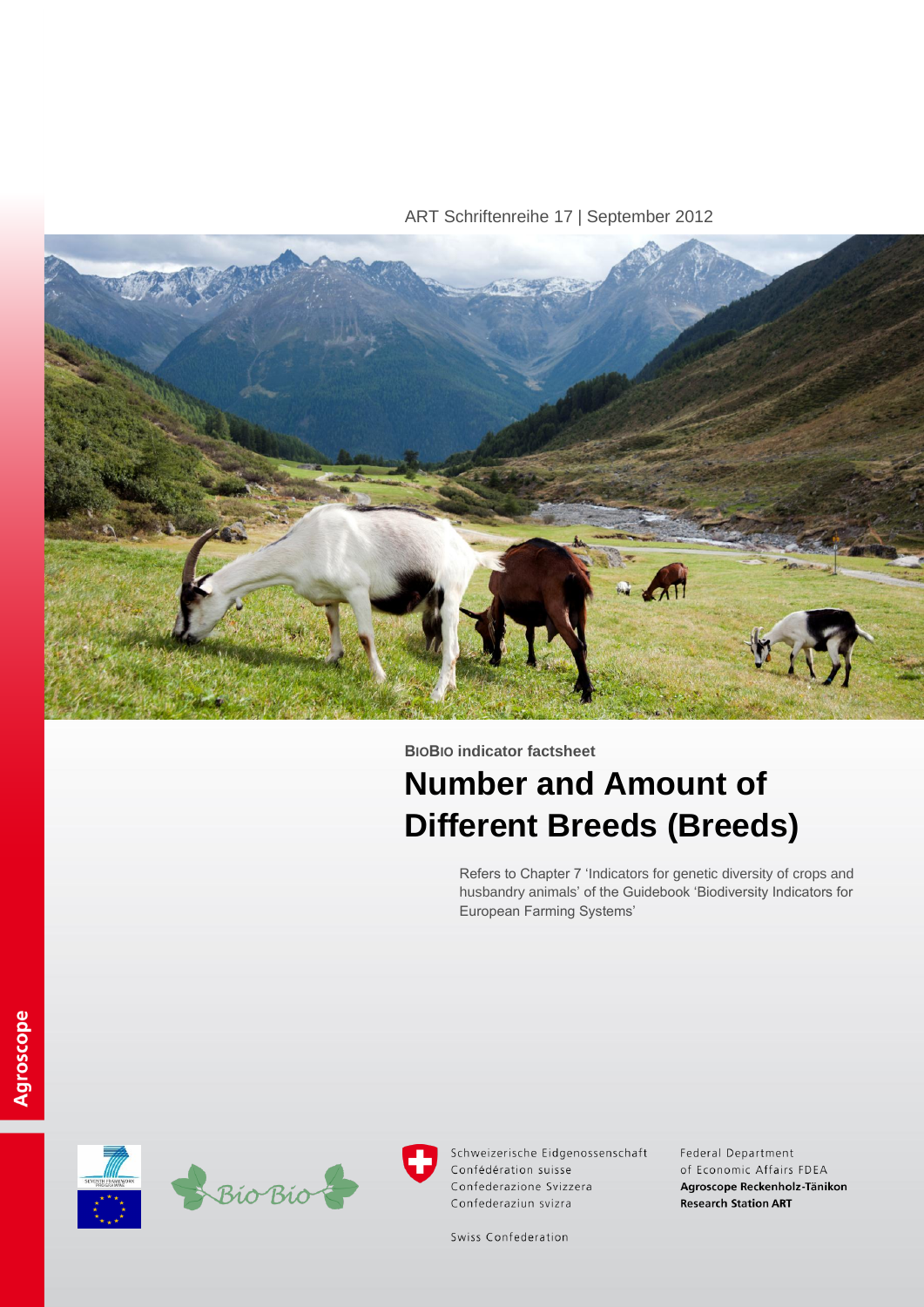# **Number and Amount of Different Breeds (Breeds)**

### **Description**

The genetic diversity of domesticated breeds of livestock is a commonly overlooked component of biodiversity and it is essential to include such indicators in any assessment of livestock farming. Genetic indicators of agrobiodiversity are especially important in relation to the conservation of genetic resources; now a priority area for the Commission on Genetic Resources for Food and Agriculture of the Food and Agriculture Organization (United Nations). A global decline in breed diversity, corresponding to genetic heterozygosity could result in less breeding resilience to environmental change in modern, commercial, domesticated livestock breeds; animals we depend upon for milk, meat, wool and leather production. The Interlaken Declaration on Animal Genetic Resources (2007) is a Global Plan of Action to prevent the loss of animal genetic diversity and this includes an objective to improve national monitoring of breeds of major livestock species.

Cattle and sheep were the main livestock species in the Bio-Bio case study regions. The main indicator calculated was an estimate of the average number of breeds per farm summarized by production system and country; the **unit** of measurement being the number of breeds per farm. A farm questionnaire provided the source data. The occurrence of nationally recognised local or rare breeds was also assessed. Particularly, ruminant livestock can be well adapted to local environmental conditions and can derive their nutritional requirements from semi-natural vegetation. These breeds are thus well suited to manage such habitats in an environmentally sensitive way, preserving both soil and biodiversity.

#### **Surveyor skills**

Formal livestock husbandry or animal science qualifications are not required for either the development of the farm questionnaire or the conduction of the animal genetic sections of the questionnaire during the interview with the farmer. . However, an appreciation of regional livestock breeding and production systems and knowledge of cattle and sheep breeds will more effectively engage the farmer. It will also reduce the possibility of errors related to the recall and recording of breeding stock names as well as combinations of cross breeds.

## **Data collection method**

The data can be collected by using a questionnaire completed during interviews. The names of all livestock species and breeds in dairy and meat categories are recorded for each farm. Following interviews and completion of the livestock genetic resource spreadsheet, access to the FAO DADIS breed database is necessary to obtain a national list of sheep and cattle breeds. National organisations must also be identified and contacted to obtain a list of nationally recognised local and rare breeds (qualifying criteria often vary between countries).



*Original Braunvieh, Weisses Alpenschaf, Welsh black cattle in the Cambrian mountains of Wales and Old Norwegian Short Tail sheep (from top to bottom). Photos: Gabriela Brändle, Agroscope, Peter Dennis, Aberystwyth University & Hanna Timmermann, NFLI*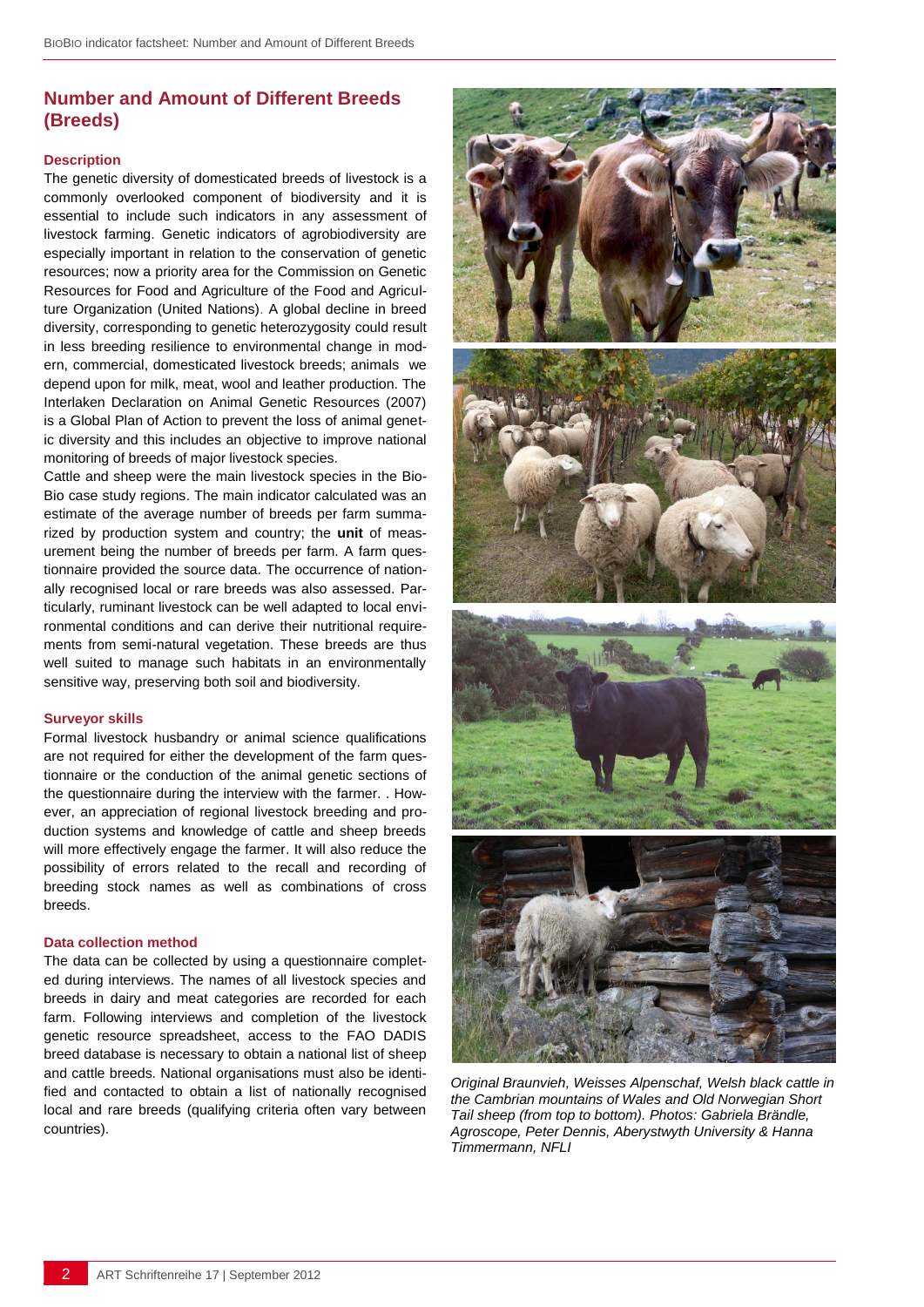

*Wallis Blacknosed Sheep in Switzerland. Photo: Raymond Zurschmitten, Agroscope*

#### **Calculation method**

The basic comparator is the number of breeds representing each livestock animal species per farm. This value must include breeds imported onto the farm for cross-breeding, whether live bulls and rams or purchased semen in artificial insemination. The mean breeds per species are calculated separately for cattle or sheep from the individual farm values. These farm values can be for different categories of livestock production systems to allow analysis of differences, for instance of organic versus conventional systems. This analysis can be expanded by assessing the proportion of the FAO DADIS national breed list represented across farms of one or more categories and also repeated for local and rare breed lists, where these are available.

#### **Synergies with other indicators**

There is no relationship with other indicators which have been investigated within this project.

# **Estimated effort and costs**

## **(labour effort required, analysis)**

Based on a general time and cost assessment within the project, the time effort in conducting the genetic diversity questionnaire was 50 min on average, depending on agricultural complexity and size of farms.

#### **Number and Amount of Different Breeds as an indicator**

Emphasis on breed diversity is necessary because universal molecular markers are not yet available to directly assess genetic diversity and there is a significant developmental cost to overcome.

#### **Interpretation**

General specialisation of farms to livestock from mixed farming and recent, further specialisation into dairy or meat production has driven significant declines in the use of multiple livestock species and breeds at farm level. This process accounts for the recent recorded trends of declines in livestock genetic resources. The consequence of this decline and further loss of breeds may be a future limitation on the extent of resilience to environmental change that can be bred into the modern, commercial breeds of domestic livestock that we depend upon for milk, meat, wool and leather production.



*Average breeds (± SEM) per farm of cattle recorded in Case Study regions of BioBio project, 2010. Comparison of mean cattle breeds between organic and conventional farms by t-test, Hungary: t = -2.418; P <0.05; remaining CS regions t < 1.00; not significant.*

#### **Strengths and weaknesses**

Data are easy to collect using questionnaires, given the cooperation of farmers and accurate recall of information from each farmer. The assessment of livestock breeds on farms is a simple assessment of genetic diversity. The indicator "Breeds" is based on the assumption that different breeds are genetically diverse. Genetic distance between two animal breeds might actually be very small due to close relatedness which cannot be measured by breed diversity, despite the extent of differences in phenotype expressed as colour and length of coat or fleece, conformation of body shape, horn shape and size.